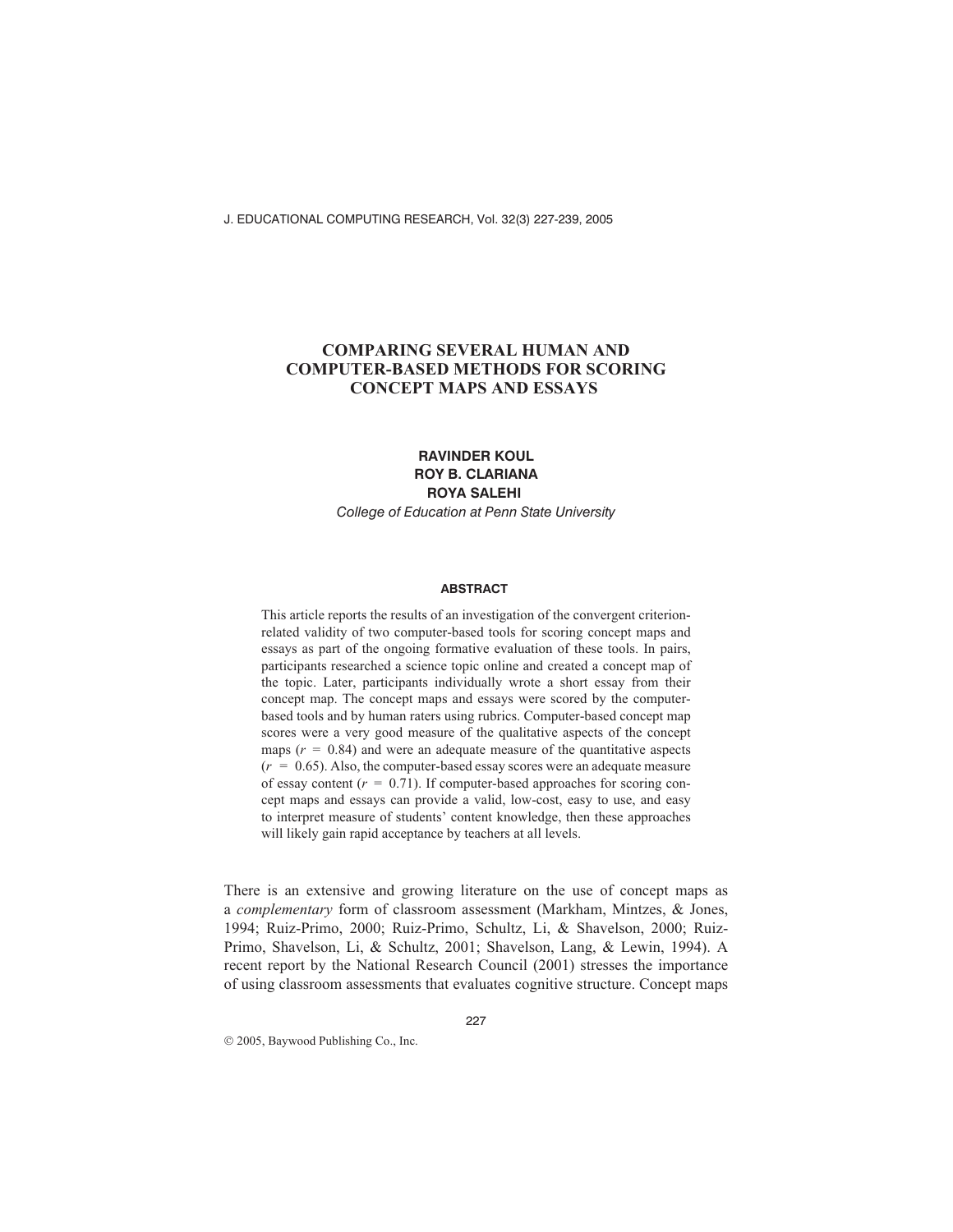are sketches or diagrams that show the relationships among a set of content terms by the positions of the terms and by labeled lines and arrows connecting some of the terms (National Research Council, 2001, p. 265). Concept maps and other similar graphical representations are one way, and maybe the best way, to measure students' "structural knowledge" of content (Jonassen, Beissner, & Yacci, 1993).

But this form of assessment requires consideration of two important issues, how the map is constructed and how it is scored (Ruiz-Primo et al., 2000; Stoddart, Abrams, Gasper, & Canaday, 2000; Turns, Atman, & Adams, 2000). The interpretation and scoring of concept maps involves judgments along several dimensions that represent the breadth, depth, and connectedness of the knowledge all based on only the terms, links, cross links, and levels of hierarchy in the concept map. In order to validate a particular method for scoring concept maps, there should be a strong relationship between the concept map score and the student's actual understanding of that content. Thus, the scoring approach used is especially important, since different approaches will obtain different scores for the same set of maps.

Novak and Gowin (1984) first proposed a method for scoring maps that relies solely on manually counting the number of *valid* components in a map. Their approach considers propositions, levels of hierarchy, examples, and cross links. Each component must be judged against a universe of possible valid responses, and so the rater requires extensive expert knowledge in that specific content. After all valid components have been collected from a map, the count of each component is multiplied by a weighting factor for that category, and then the weighted counts are added together to establish the final score. Lomask's method (Lomask, Baron, Greig, & Harrison, 1992) for scoring concept maps relies on the match between terms and propositions in a student's map compared to an expert's map. Here, each component is judged against the finite set of terms and propositions contained in the expert's map. Both of these methods stress the quality or importance of each individual component in a map.

In contrast, a recent scoring system proposed by Kinchin and Hay (2000) assigns a score based on the overall organization (or structure) of the map. Their approach views knowledge structure as a more holistic variable, rather than as a "sum of the individual components" type variable. Their views arose from their extensive experiences with concept maps and with the actual understood nature of biology content (Safayeni, Derbentseva, & Cañas, 2003, p. 12). Their method depends on raters identifying progressive levels of understanding by judging the overall structure of the concept map, for example whether it is linear, spoke, or net.

These different concept map scoring methods affect, in a regular way, the correlations observed between the concept map scores compared to scores obtained from other criterion test formats such as multiple-choice and essay tests. For example, concept map scoring methods that stress the importance of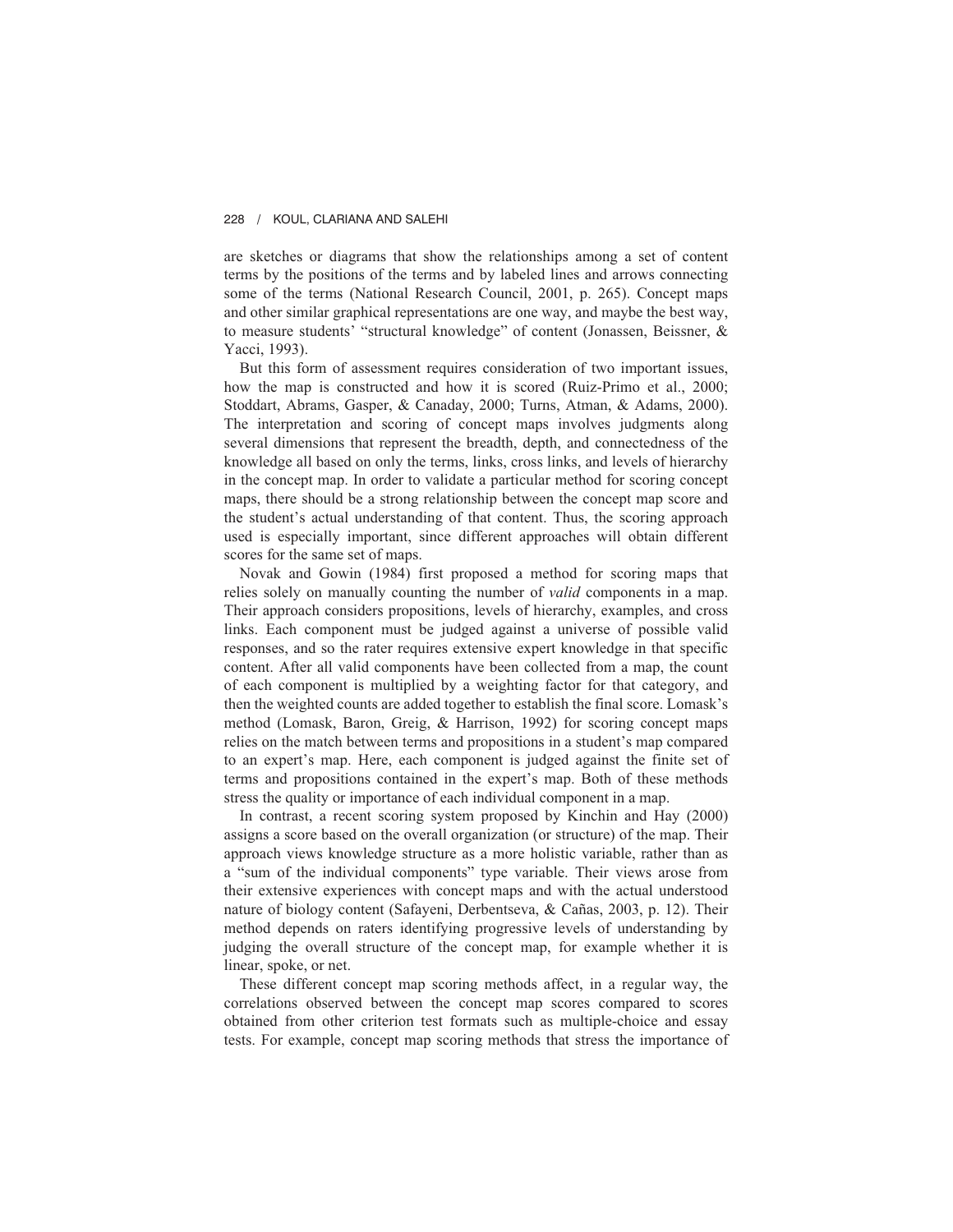key content or propositions have been found to be highly correlated with traditional multiple choice tests, apparently both tap "declarative aspects" of knowledge such as the number of key concepts, ideas, or principles (Stoddart et al., 2000). Apparently, a concept map can contain several dimensions of information, but so far, no single method of scoring concept maps captures every aspect of domain knowledge contained in a concept map.

### **CONCEPT MAPS AND ESSAYS**

Essays are a well researched, important, versatile, somewhat reliable, and authentic but expensive form of assessment (Nitko, 1996). Essays and concept maps are considered to be highly related and complementary forms of assessment (Goldsmith & Johnson, 1990; Goldsmith, Johnson, & Acton, 1991; Gonzalvo, Cañas, & Bajo, 1994), especially if the concept map is used as a scaffold or outline for writing the essay and vice versa. Based on this expectation, one of the first large-scale uses of concept maps in assessment, the Connecticut statewide assessment, involved converting student essays into concept maps by human raters, who then hand scored the concept maps as a measure of science content knowledge and comprehension (Lomask et al., 1992).

Recently, Clariana, Koul, and Salehi (2005) examined the criterion-related validity of a computer-based software called *ALA-Mapper* (Clariana, 2003) for scoring concept maps compared to essays scored by human raters. Working in pairs, graduate students in an evaluation course were asked to construct a paperbased concept map while conducting online research on the structure and function of the heart and circulatory system. The students then used their concept maps to write a 250-word summary essay on this topic. Prototype *ALA-Mapper*software was used to compare the propositions (lines drawn between terms) and associations (distances between terms) in the students' maps to an expert's map. The *ALA-Mapper* scores were significantly correlated to human-rater essay scores (maximum  $r = 0.83$ ). The authors concluded that relative to teachers scoring these summary essays, these computer-based concept map scores provided a relatively low-cost, easy to use, and easy to interpret measure of students' science content knowledge.

In a follow-up study (Taricani & Clariana, in press), sixty undergraduate students read a print-based instructional text on the heart and circulatory system and then created concept maps of that content. Half were given feedback in the form of a prepared concept map and the other half, no feedback. Then all completed a multiple-choice posttest with 20 terminology and 20 comprehension questions. The concept maps were scored using *ALA-Mapper* and these concept map scores were compared to the terminology and comprehension posttest scores. Concept map scores derived from proposition data were more related to terminology whereas concept map scores derived from association data were more related to comprehension. Their findings suggest that a set of concept maps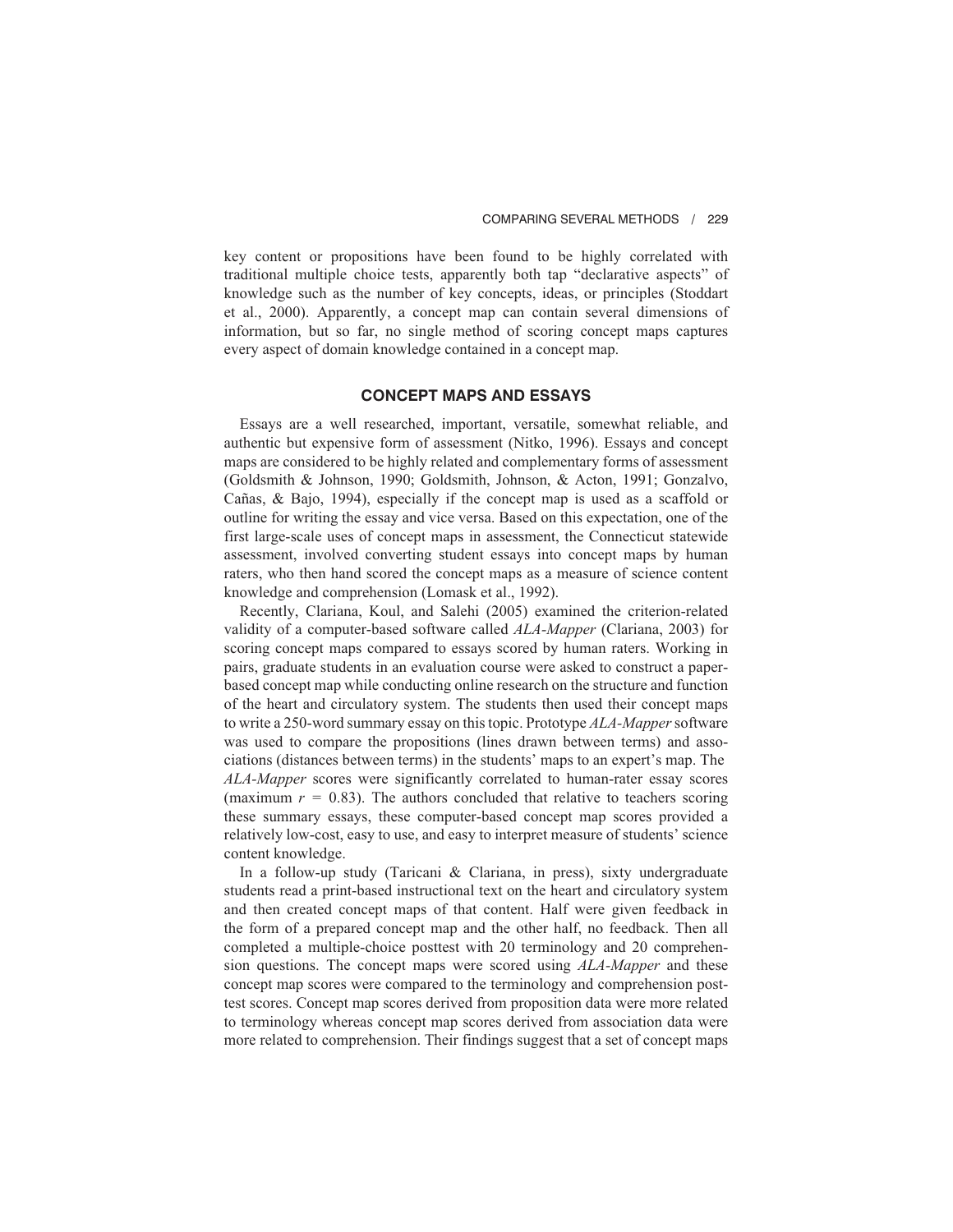contain *quantitative* information related to valid propositions as well as *qualitative* information related to knowledge structure.

Unlike essays, concept maps can provide a visual and holistic way to describe declarative knowledge relationships, often providing a clear visual indication of student understanding that can highlight student misconceptions. A software utility called *ALA-Reader* (Clariana, 2004) can translate text summaries into a concept map-like representation of the text that can then be scored using the *ALA-Mapper* software approach. Using this software, Clariana and Koul (2004) considered the criterion-related validity of visual representations of student essays. *ALA-Reader* essay scores were compared to essay scores from 11 pairs of human raters applying a generic content rubric. The correlation between human-rater and computer-based essay scores was  $r = 0.69$ , and the computer scores ranked 5th out of 12. The concept-map like representations of the essays provided the students (and their instructor) with another way of thinking about their written text, especially by highlighting correct, incorrect, and missing propositions in their text.

This current investigation reports the results of ongoing investigations into the convergent criterion-related validity of these computer-based approaches for scoring concept maps and essays. Computer-based concept map scores are compared to concept map scores from human-raters who used both *qualitative* and *quantitative* rubrics. In addition, two different computer-based approaches for scoring essay content are examined (Clariana & Koul, 2004; Landauer, Foltz, & Laham, 1998). By comparing these seven approaches together (four for scoring concept maps and three for scoring essays), we will take the next small step in understanding what is measured (and perhaps, what can be measured) by these computer-based approaches. This formative information will contribute to the next round of development of the software tools.

### **METHOD**

## **Participants**

The participants in this investigation (a sample of convenience) were practicing teachers  $(N = 22)$  enrolled in two graduate courses on our campus taught by the same instructor. The participants ranged in age from 30 to 38 years, with 15 females and 7 males. Participants were briefed on the purpose of the investigation and were asked to participate, and all agreed.

## **Procedure**

Working in pairs in the computer lab, first the participants conducted online research on the structure and function of the human heart and circulatory system. Then, using *Inspiration*™ software, each pair together constructed a concept map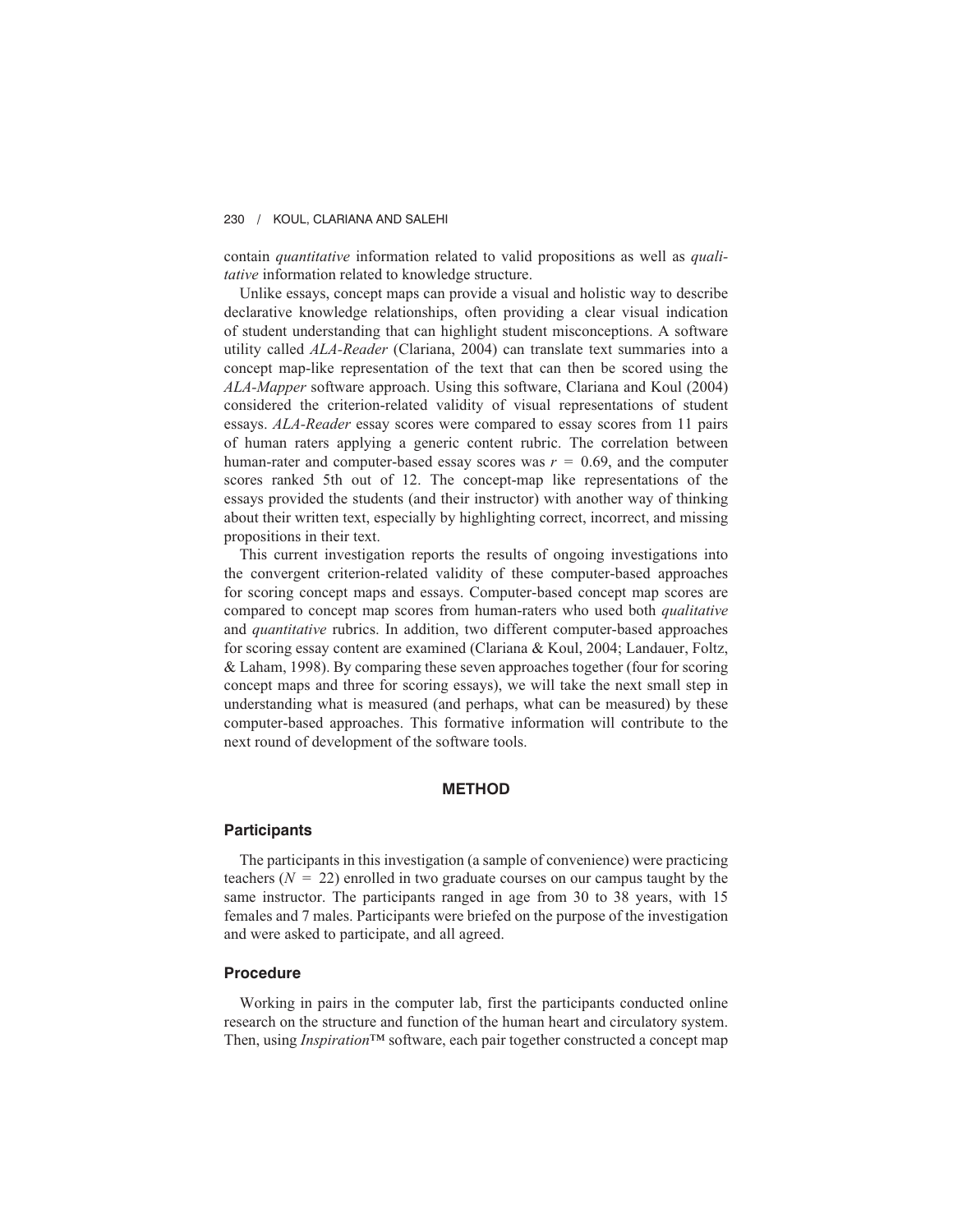to represent the structure and function of the human heart and circulatory system. *Inspiration* software allows the user to easily place and move terms closer together and father apart on the screen in order to create the most accurate representation. The students completed their maps and printed it for later use. Later outside of class, each pair wrote a 250-word essay based on their concept map. The essay served as a precursor for the in-class activities of scoring concept maps and essays conducted in during the following class meetings.

### **Posttest Measures**

There are seven dependent measures, four concept map scores and three essay scores. Specifically, the concept maps were scored by pairs of raters using a quantitative and then a qualitative rubric. The concept maps were also scored using a computer-based method called *ALA-Mapper* proposed by Clariana, Koul, and Salehi (2005). The written essays were scored by the same pairs of human raters using a generic content rubric and then also by a computer-based method called *ALA-Reader* (Clariana, 2004) as well as a computer-based method called *Latent Semantic Analysis* (*LSA*) (Landauer, Foltz, & Laham, 1998).

### **Concept Map Scores and Rubrics**

The quantitative rubric was adapted from the Lomask et al. (1992) rubric. Eleven pairs of human raters scored every concept map. The rubric considered size (the count of terms in a student map expressed as a proportion of the terms in an expert concept map) and strength (the count of links in a student map as a proportion of necessary, accurate connections with respect to those in an expert map). Each pair of raters used their own understanding to reach consensus on their idea of an expert representation of content and to prepare their own "expert" map. Since most concept maps are scored by real teachers, this improves the generalizability of these scores somewhat, but at the expense of validity and reliability. Cronbach alpha reliability for the human-rated concept map scores derived using the quantitative rubric was 0.86.

The qualitative rubric for scoring concept maps was based on research by Kinchin and Hay (2000). This rubric deals with three common map structure which may be interpreted as indicators of progressive levels of understanding: 1) *Spoke*, a structure in which all the related aspects of the topic are linked directly to the core concept, but are not directly linked to each other; 2) *Chain*, a linear sequence of understanding in which each concept is only linked to those immediately above and below; and 3) *Net*, a network both highly integrated and hierarchical, demonstrating a deep understanding of the topic. Following the guidelines provided by Kinchin and Hay (2000), each of the eleven pairs of human raters used the qualitative rubric to score, on a scale of 1 to 5, every concept map from the class. Cronbach alpha reliability for the human-rated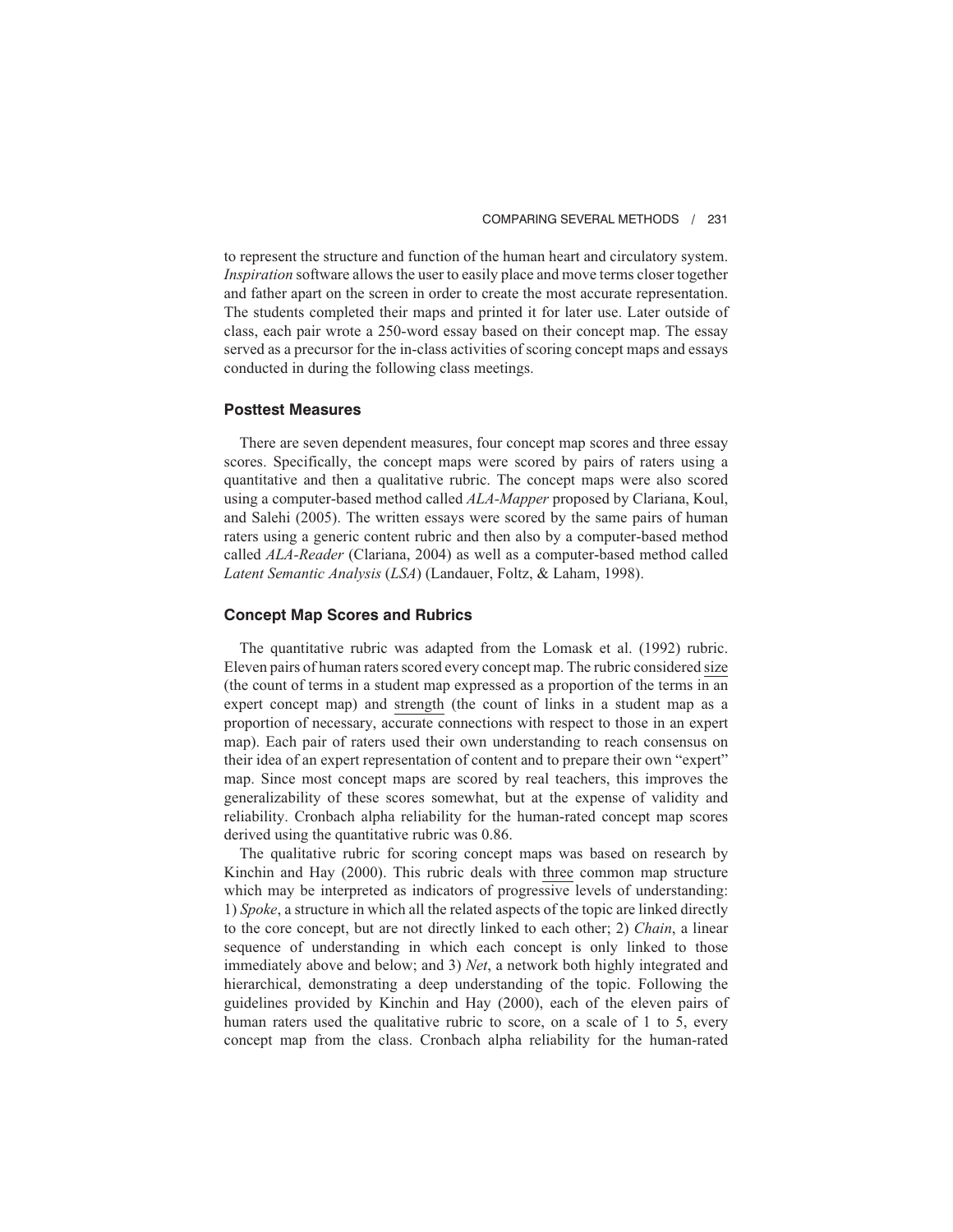concept map scores derived using the qualitative rubric was 0.53, substantially lower than that of the quantitative rubric.

A computer-based technique called *ALA-Mapper* was also used to score the concept maps. *ALA-Mapper* is used to measure the number of valid links (propositions) and the physical proximity (associations) of terms in a student's concept map. Scores are derived by comparing the student's proposition and association data to an expert's (see Clariana, Koul, & Salehi, 2005 for complete details). To conform to the 1-5 scale range used by raters, raw proposition and association scores were linear transformed to the 1-5 scale by adding one to the raw data (to remove any zeroes), then dividing by the maximum score (converts all scores to a proportion) and finally multiplying by five (Clariana et al., 2005).

#### **Essay Scores and Rubric**

Eleven pairs of human raters scored every written essay. The essay scoring rubric considered (a) content, whether the science content is clear, relevant, accurate, and concise, (b) style, whether the summary is a fluent and succinct piece of writing and compositionally clear, functional and effective, (c) mechanics, including technical or procedural details, and the practicalities, use of grammar, punctuation and spelling, and (d) overall score from a holistic view. This investigation focused on "content"; however the other assessment dimensions were included in the rubric in order to improve the content measure. Specifically, since raters had the option of scoring style and mechanics separately, then their content score will more accurately reflect the essay's content (Nitko, 1996). Cronbach alpha reliability for the human-rated essay content scores was 0.85.

## **Essays Scored by Latent Semantic Analysis**

The essays were also scored automatically using *Latent Semantic Analysis* (*LSA*), a computer-based essay scoring system available on the Internet (Landauer, Foltz, & Laham, 1998). *LSA* determines the similarity between text portions, its internal reliability is 1.00 (Landauer, Laham, Rehder, & Schreiner, 1997; Powers, Burstein, Chodorow, Fowles, & Kukich, 2002).

## **Essays Scored by** *ALA-Reader*

Clariana's (2004) computer-based approach called *ALA-Reader* was also used to score the essays. Based on key terms identified by an expert, *ALA-Reader* aggregates the terms in the student's essay into propositional data based on the proximity of the terms within the student's essay (Clariana & Koul, 2004). In effect, *ALA-Reader* converts the student's essay into a semantic map, then the software compares the student's proposition data to the proposition data derived from an expert essay. One point is awarded for each proposition that matches the expert. To conform to the 1-5 scale range used by raters, as with the *ALA-Mapper*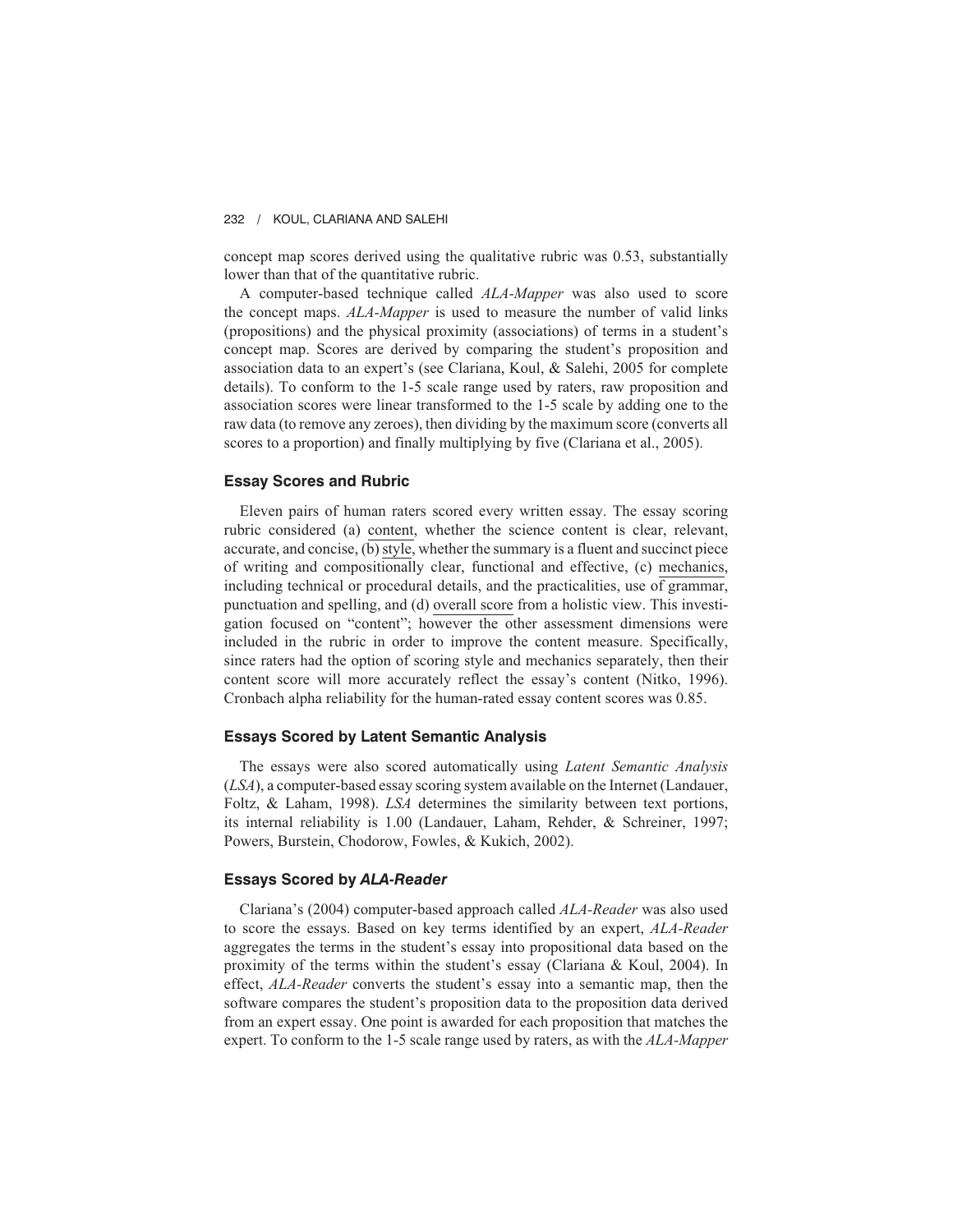raw scores above, the *ALA-Reader* proposition scores were linear transformed by adding one to the raw data then dividing by the maximum score and finally multiplying by five.

### **RESULTS**

Correlations between the various scoring approaches are presented in Table 1. The variables in this investigation include the following: concept maps scored by raters using a quantitative rubric (quantitative,  $M = 3.9$ ,  $SD = 0.69$ ), concept maps scored by raters using a qualitative rubric (qualitative,  $M = 3.2$ , *SD* = 0.41), concept maps scored by *ALA-Mapper* software based on propositions (*ALA-Mapper* propositions, raw score  $M = 3.9$ ,  $SD = 3.3$ , scaled score  $M = 2.2$ ,  $SD = 1.5$ ), concept maps scored by  $ALA-Mapper$  software based on associations (*ALA-Mapper* associations, raw score  $M = 1.7$ ,  $SD = 2.3$ , scaled score  $M = 1.3$ ,  $SD = 1.2$ ), essays scored by human raters (essay  $M = 3.9$ , *SD* = 0.56), essays scored by computer-based *Latent Semantic Analysis* (*LSA M* = 2.9, *SD* = 0.8), and essays scored by *ALA-Reader* software (*ALA-Reader*, raw score  $M = 7.4$ ,  $SD = 5.7$ , scaled score  $M = 1.9$ ,  $SD = 1.3$ ). The correlations between concept maps scored by human raters and concept maps scored by the computer-based approaches were high  $(r = 0.50$  to  $r = 0.84$ ). Correlations between essays scored by *ALA-Reader* software and maps scored by human or computer-based approaches were moderately high  $(r = 0.38$  to  $r = 0.71$ ). Correlations between essays scored by *Latent Semantic Analysis* software and maps scored by human or computer-based approaches were low ( $r = -0.07$  to  $r = 0.39$ .

|                              | A       | B      | C    | D    | Е      | F      | G |
|------------------------------|---------|--------|------|------|--------|--------|---|
| Concept Maps                 |         |        |      |      |        |        |   |
| A. Lomask et al.             |         |        |      |      |        |        |   |
| Quantitative rubric (raters) | (0.86)  |        |      |      |        |        |   |
| B. Kinchin & Hay             |         |        |      |      |        |        |   |
| Qualitative rubric (raters)  | 0.69    | (0.53) |      |      |        |        |   |
| C. ALA-Mapper proposition    |         |        |      |      |        |        |   |
| (computer)                   | 0.65    | 0.84   | 1    |      |        |        |   |
| D. ALA-Mapper association    |         |        |      |      |        |        |   |
| (computer)                   | 0.50    | 0.53   | 0.71 | 1    |        |        |   |
| Essays                       |         |        |      |      |        |        |   |
|                              | 0.34    | 0.61   |      |      |        |        |   |
| E. Essay (raters)            |         |        | 0.54 | 0.32 | (0.85) |        |   |
| F. LSA (computer)            | $-0.07$ | 0.39   | 0.23 | 0.06 | 0.62   |        |   |
| G. ALA-Reader (computer)     | 0.38    | 0.57   | 0.46 | 0.46 | 0.71   | (0.57) |   |

Table 1. Correlations of All Essay and Concept Map Scores

**Note:** Cronback alpha is shown in parentheses.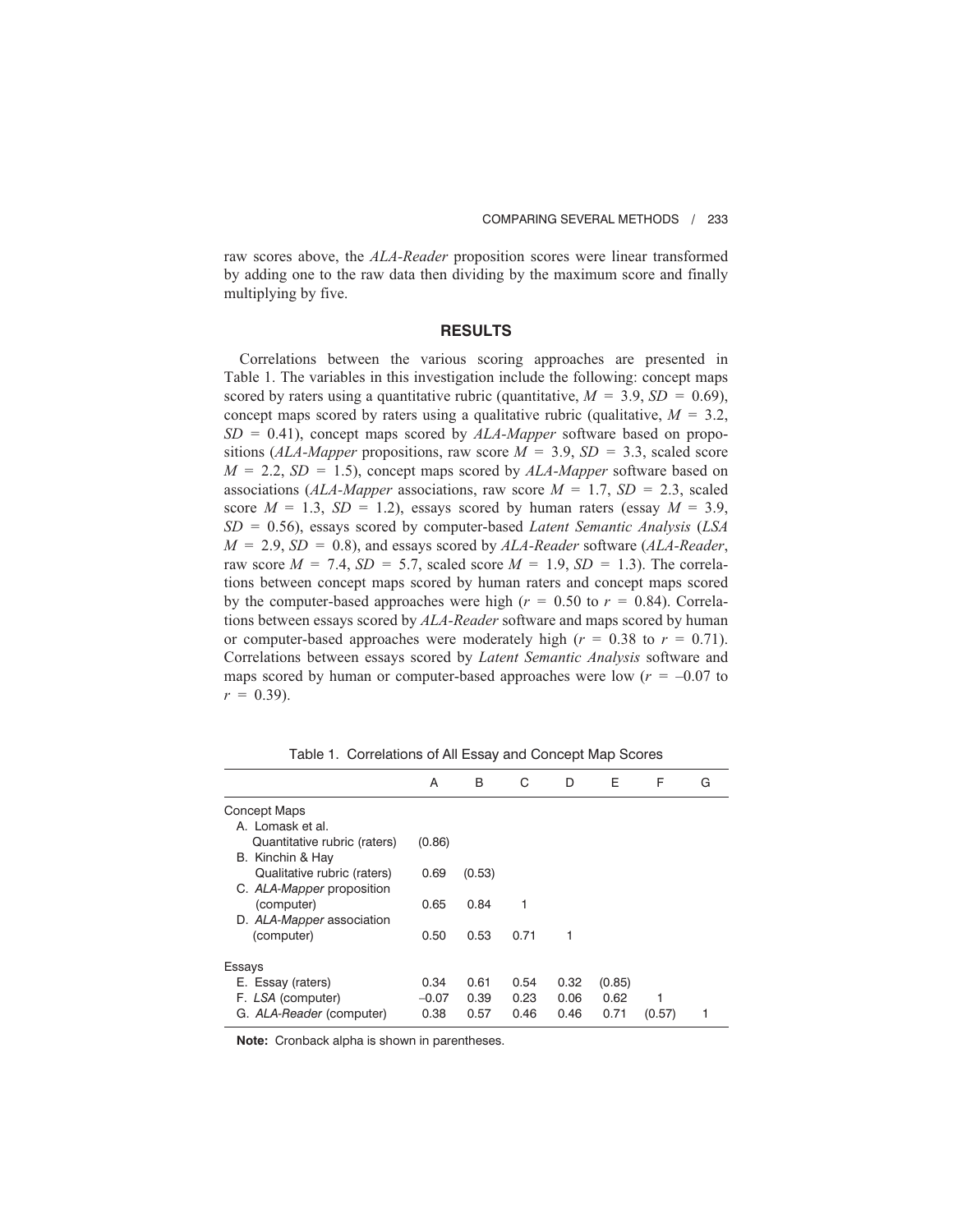## **DISCUSSION**

In this comparison of several methods of scoring concept maps and essays, both human and computer-based methods of scoring maps and essays capture some of the same information about students' science content and process knowledge. However, *within* computer-based methods of scoring essays and maps there were differences between what the different software captured. The differences in scores among the computer-based methods used in this investigation stem from the unique designs of different software.

The *Latent Semantic Analysis* (*LSA*) software compares the interrelationship of words in a particular essay with the interrelationship of words in the essays used to train the software. *LSA* measures the content and structure of the student essay to compare it to the training essays and assigns a holistic score (on a scale of 1 to 5) by placing the essay in a category with the most similar training essays. *LSA* relies on statistical analysis of a large amount of text (typically thousands to millions of words) to derive a high-dimensional semantic space that permits comparisons of the semantic similarity of words and passages. Words and passages are represented as vectors and their similarity is measured by the cosine of their contained angle in semantic space. Essay content scores are determined by comparing the vector of the essay to a finite set of scored sample essays in the dataset, the essay receives the score of its closest sample essay.

*ALA-Reader* software requires the user to prepare a list of important terms and their synonyms and metonyms (maximum 30 terms) which the software then uses to look for co-occurrences in each sentence of the student's essay. *ALA-Reader* then converts the co-occurrences of terms into propositions, which are then aggregated across all sentences into a proximity array. *ALA-Reader* employs *PCKNOT* software (Schvaneveldt, 1990) to convert raw proximity data into *PFNet* representations. Students' *PFNet* representations can then be compared to the *PFNet* derived from an essay written by a content expert. The student's proposition-agreement-with-the-expert scores are converted to a 1–5-point scale. *ALA-Reader* software condenses essays into concept map like representations for proposition analysis. Since *ALA-Reader* makes visual students' written essays, essay scores on *ALA-Reader* are more closely aligned with the concept map scores (see Table 1).

Both human and computer-based quantitative methods of scoring maps rely on the number of valid" links presented in the map along with the proportion of necessary, "accurate" connections compared to the expert map. However, qualitative rubrics do not rely solely on "valid" propositions and associations in a student's map. Therefore, the scores given by raters while using quantitative rubric were less varied ( $r = 0.44$  to  $r = 0.80$ ) than while using qualitative rubric  $(r = 0.09$  to  $r = 0.84$ ) (see Tables 2 and 3). The difference stems from the procedural and philosophical differences in the nature of quantitative (analytic) and qualitative (holistic) rubrics (Kinchin, 2001; Kinchin & Hay, 2000).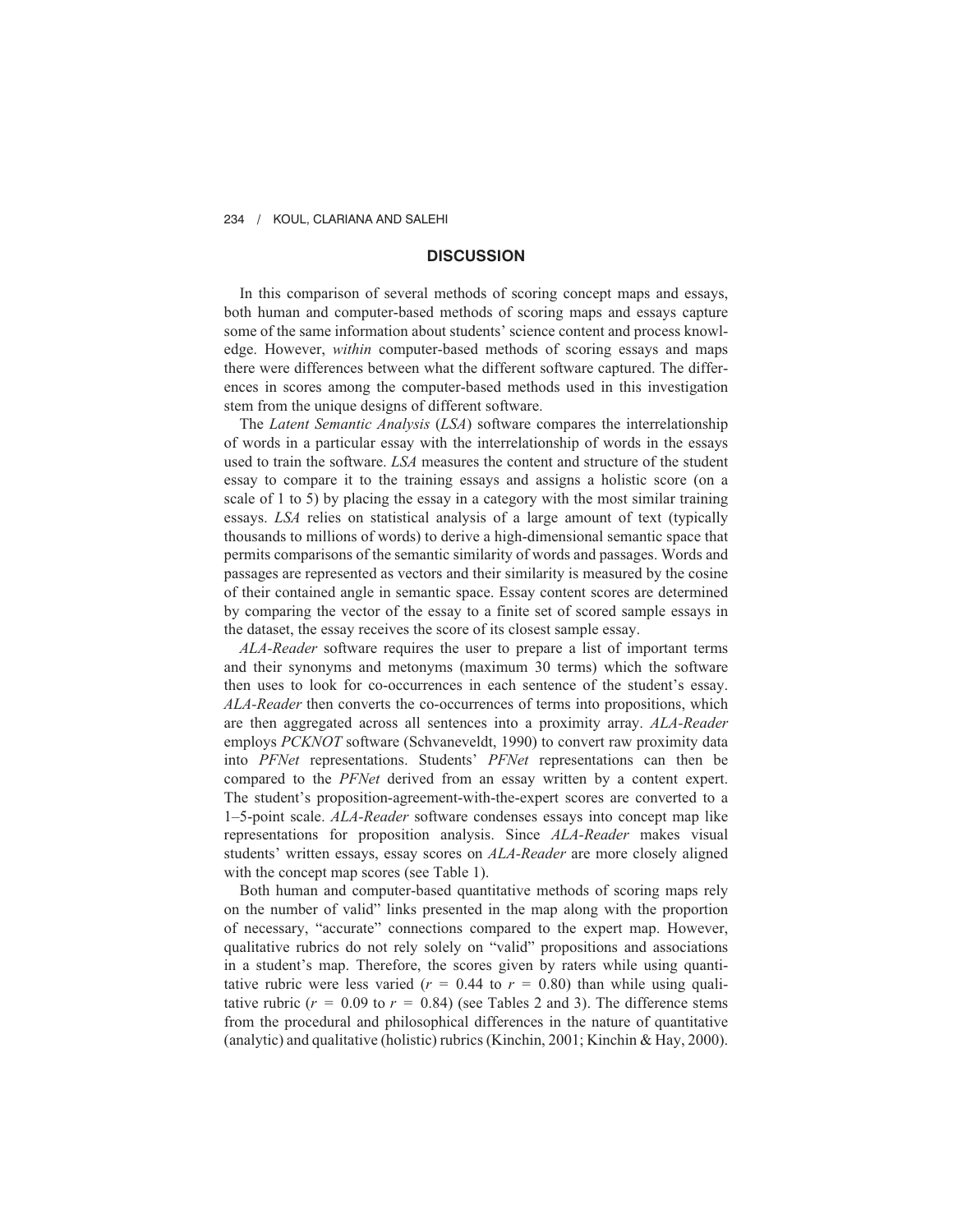| Quantitative (Lomask et al.) |      |      | Qualitative (Kinchin & Hay) |          |         |  |
|------------------------------|------|------|-----------------------------|----------|---------|--|
| Scoring Source               | r    | Rank | <b>Scoring Source</b>       | r        | Rank    |  |
| Rater pair 10                | 0.80 | 1    | ALA-Mapper proposition      | 0.84     | 1       |  |
| Rater pair 4                 | 0.69 | 2    | Rater pair 8                | 0.76     | 2       |  |
| Rater pair 8                 | 0.69 | 3    | Rater pair 10               | 0.70     | 3       |  |
| Rater pair 3                 | 0.68 | 4    | Rater pair 2                | 0.65     | 4       |  |
| Rater pair 2                 | 0.67 | 5    | Rater pair 7                | 0.61     | 5       |  |
| Rater pair 1                 | 0.67 | 6    | ALA-Mapper association      | 0.53     | 6       |  |
| Rater pair 7                 | 0.67 | 7    | Rater pair 9                | 0.41     | 7       |  |
| ALA-Mapper proposition       | 0.65 | 8    | Rater pair 4                | 0.38     | 8       |  |
| Rater pair 5                 | 0.62 | 9    | Rater pair 5                | 0.29     | 9       |  |
| Rater pair 6                 | 0.61 | 10   | Rater pair 1                | 0.25     | 10      |  |
| Rater pair 11                | 0.56 | 11   | Rater pair 6                | 0.01     | 11      |  |
| ALA-Mapper association       | 0.50 | 12   | Rater pair 3                | $-0.09$  | 12      |  |
| Rater pair 9                 | 0.44 | 13   | Rater pair 11               | $^\star$ | $\star$ |  |
|                              |      |      |                             |          |         |  |

Table 2. Correlation of Each Qualitative and Quantitative Concept Map Scoring Source to the Combined Concept Map Score

\*Missing data

Quantitative rubric looks for "correctness." Qualitative rubric looks for the overall mental representation of content as an indicator of the level of understanding.

In this study, *ALA-Mapper* concept map association scores and proposition scores were related  $(r = 0.71)$ . Unlike the findings of Clariana et al. (2004), *ALA-Mapper* association scores were not significantly related to concept map or essay scores generated by other approaches. A major difference between the current and previous studies is the concept mapping format. In both studies, pairs worked together on one concept map, but in the earlier study, pairs used *PostIt* notes to construct their map on a large piece of newsprint while in the present study, pairs used *Inspiration* software to create their map. The activity of working with *PostIt* notes seems to invite much more spontaneous representation of content, use of language, and negotiation of meaning. Thus using *Inspiration* software likely substantially changed the collaborative process, for example, one person usually dominates the keyboard while the other sits idle. Also, unfamiliarity with the software adds an additional cognitive burden. Further, inspection of the concept maps indicate that the automatic alignment features in the *Inspiration* software tool encouraged users to alter the spatial layout of terms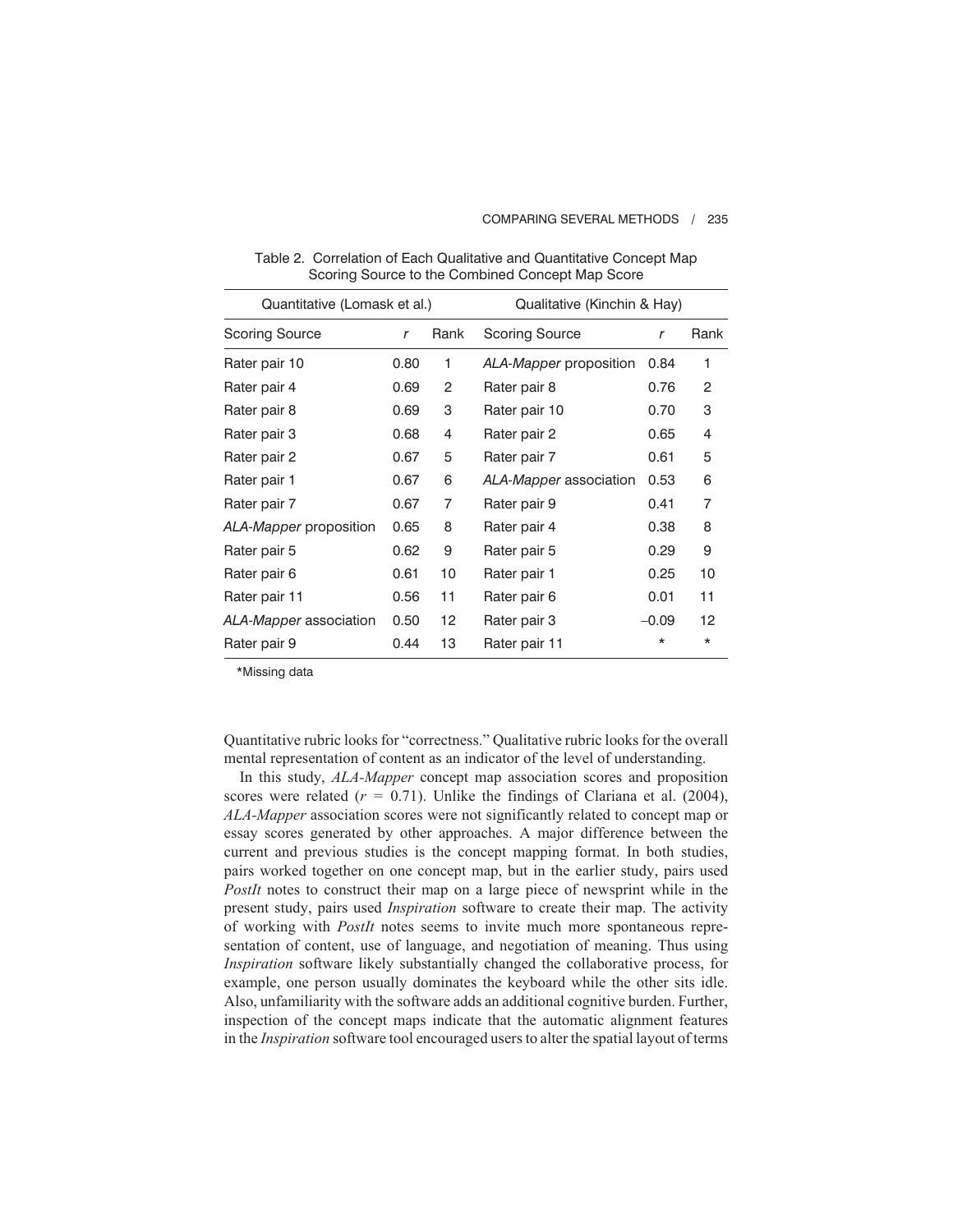| Essay Scoring Source to the<br><b>Combined Essay Score</b> |      |      |  |  |  |  |
|------------------------------------------------------------|------|------|--|--|--|--|
| Scoring Source                                             | r    | Rank |  |  |  |  |
| Rater pair 10                                              | 0.88 | 1    |  |  |  |  |
| Rater pair 7                                               | 0.83 | 2    |  |  |  |  |
| Rater pair 8                                               | 0.78 | 3    |  |  |  |  |
| Rater pair 11                                              | 0.72 | 4    |  |  |  |  |
| ALA-Reader                                                 | 0.71 | 5    |  |  |  |  |
| Rater pair 5                                               | 0.67 | 6    |  |  |  |  |
| Rater pair 2                                               | 0.65 | 7    |  |  |  |  |
| Rater pair 6                                               | 0.65 | 8    |  |  |  |  |
| LSA (content)                                              | 0.62 | 9    |  |  |  |  |
| Rater pair 4                                               | 0.58 | 10   |  |  |  |  |
| Rater pair 3                                               | 0.42 | 11   |  |  |  |  |
| Rater pair 1                                               | 0.25 | 12   |  |  |  |  |
| Rater pair 9                                               | 0.08 | 13   |  |  |  |  |

Table 3. Correlation of Each

#### 236 / KOUL, CLARIANA AND SALEHI

to improve the "appearance" of the overall layout pattern, and this obviously substantially alters the distances (associations) between terms. The tool forces a hierarchical layout based on links rather than distances. Some students applied these spatial alignment features more than others, thus noise was added to some of the *ALA-Mapper* association scores by the software tool, though the *ALA-Mapper* proposition scores will be unaffected by this *Inspiration* software feature.

To extend, concept maps and essays are typically viewed as an individual student's knowledge representation. Here, students worked together in pairs to complete their concept map though they worked individually to complete the essay. This instructional strategy was selected based on a social constructivist view that using language creates, maintains, and reproduces meaning. By working in pairs on the research and especially to complete the concept map, it was anticipated that individuals would make their content ideas explicit and thus develop a deeper meaning of the content through this interaction. A fundamental principle of assessment validity is that there is actually something there to be measured. By using this pair strategy, we hoped to maximize what was there to be measured. However, the concept map software tool may have mitigated these benefits. Concept map software can certainly support collaboration, but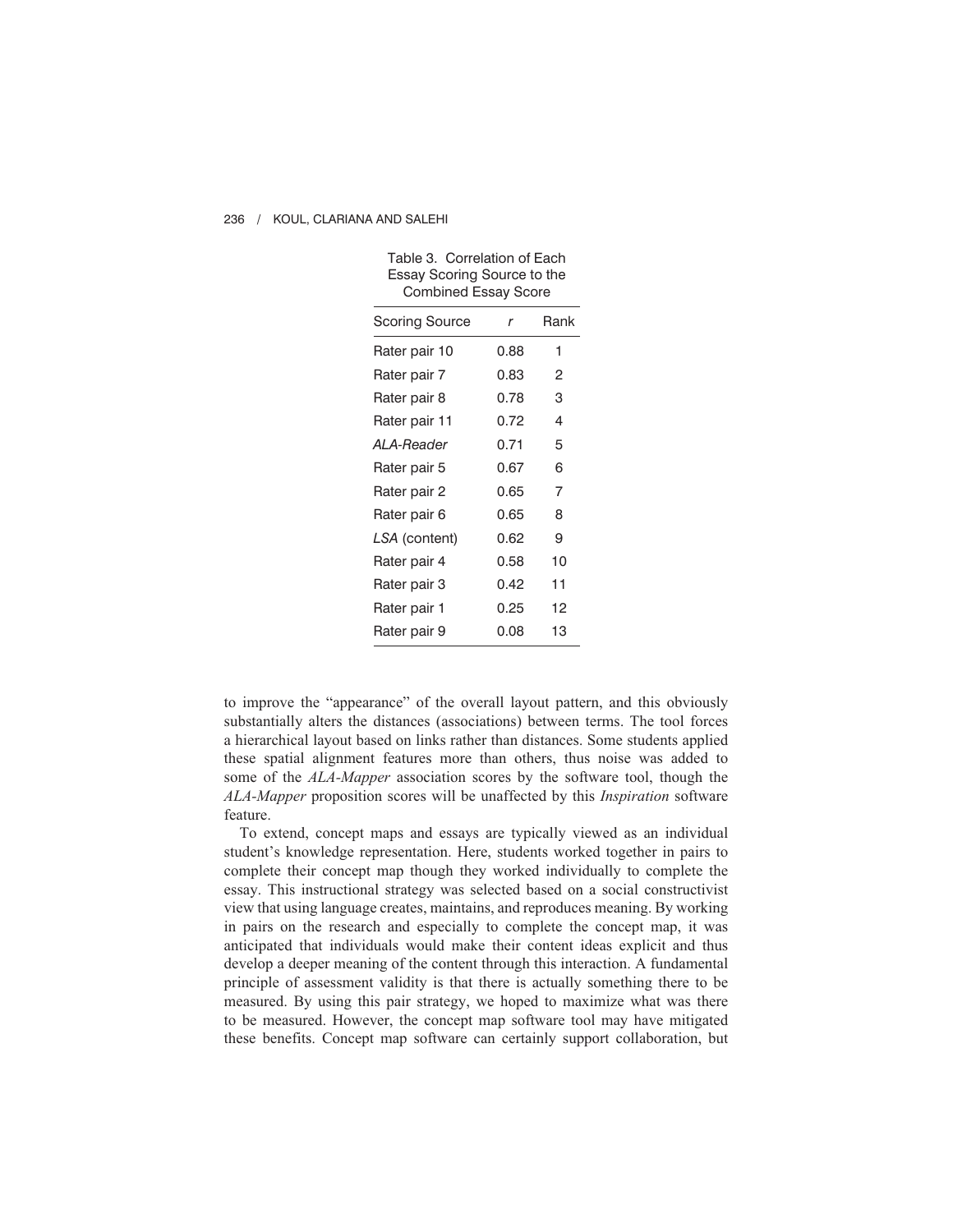may require better designed scripts and scaffolds for it to succeed. Further research should observe the pair concept map *process in action*, perhaps contrasting a *PostIt* note approach with an *Inspiration* approach in order to describe the potentially effective aspects of concept mapping as a collaborative tool for creating shared meaning.

The issue of expertise is critical for both the human-rater and the computerbased scoring approaches used in this study. A particular limitation of this investigation is that raters were not given a single expert map to use as a referent during scoring. Rather, they depended on their own knowledge working in pairs to establish an expert referent. This approach will likely produce fairly different expert referents for each pair of judges, and possibly accounts for the low reliability of the qualitative concept map scores (alpha  $= 0.53$ ) relative to the quantitative concept map scores (alpha =  $0.86$ ). Future research should either use only content experts as raters, and/or provide one expert referent map to all of the raters, or better, all judges should first negotiate together to reach consensus on a single expert referent before scoring the participant concept maps.

Sample size is another limitation of this investigation. Because of the small sample size, the results of this investigation should be used cautiously.

### **CONCLUSION**

This investigation addressed a perceived need for scoring mechanisms which make the benefits of concept maps and essays more accessible to classroom teachers. Computer-based methods for scoring maps and essays are cost-effective, easy to use assessment tools that bring benefits to students' learning experiences while not placing unrealistic demands on the classroom teacher. For example, use of *ALA-Reader* software provide students and teachers with a visual way of thinking about written text and science content knowledge (especially by highlighting correct, incorrect, and missing propositions). The comparison of several methods of scoring maps and essays in this study suggests that the design of each tool (computer or human) captures certain aspects of students' science content knowledge. Variables such as the design of the computing software, "spontaneity" and "fluency" in the use of tools, skill level of the student and rater, and the type of scoring rubric (qualitative or quantitative) play a role in optimizing the benefits of learning with concept maps and essays.

## **REFERENCES**

Clariana, R. B. (2003). *ALA-Mapper*. Retrieved May 3, 2003, from http://www.personal.psu.edu/rbc4 Clariana, R. B. (2004). *ALA-Reader* (beta version). Retrieved May 3, 2004, from http://www.personal.psu.edu/rbc4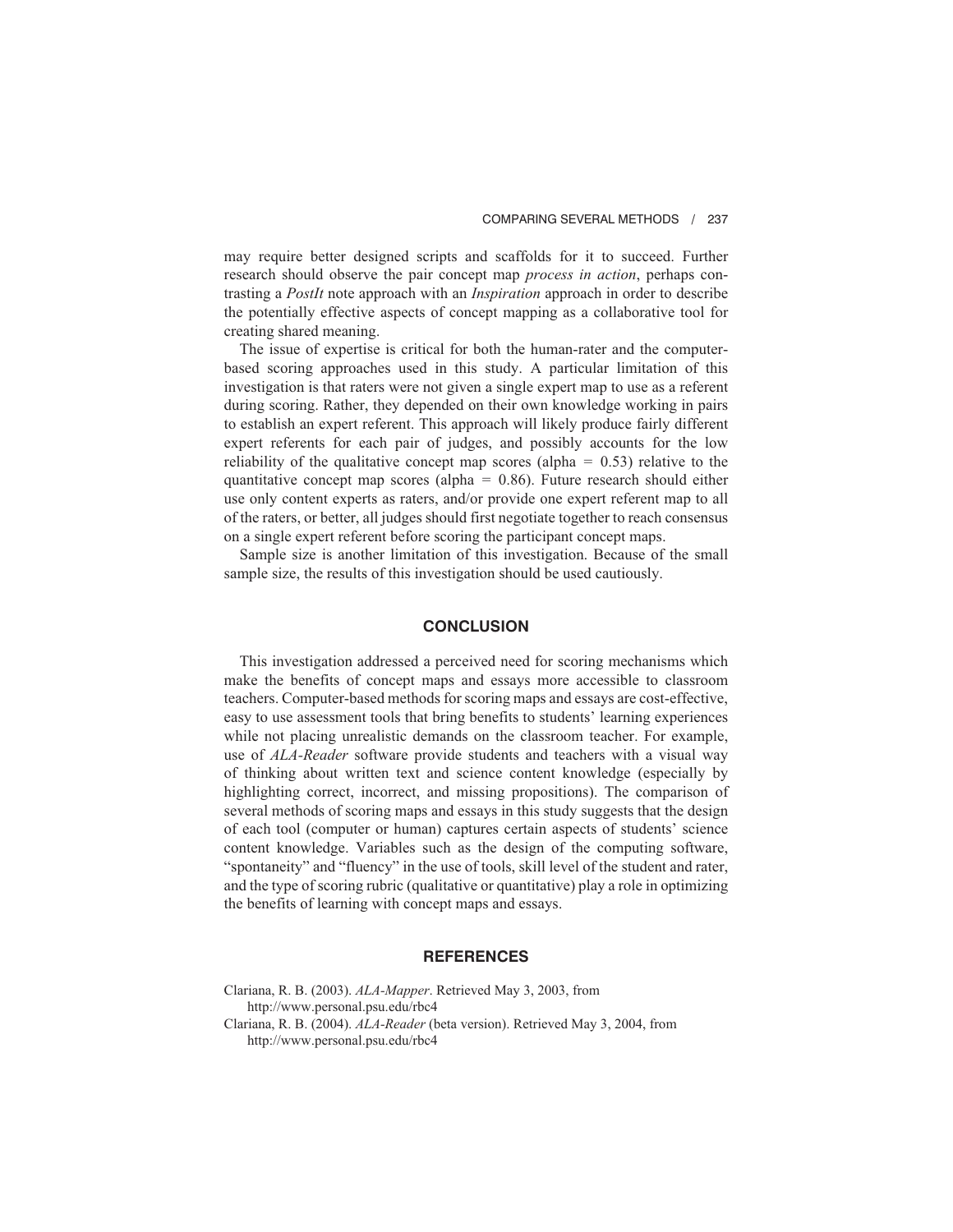- Clariana, R. B., & Koul, R. (2004). A computer-based approach for translating text into concept map-like representations. In A. J. Canas, J. D. Novak, and F. M. Gonzales (Eds.), *Concept maps: Theory, methodology, technology, vol. 2*, in the Proceedings of the First International Conference on Concept Mapping, Pamplona, Spain, Sept 14-17, pp. 131-134. Retrieved October 3, 2004, from http://cmc.ihmc.us/papers/cmc2004-045.pdf
- Clariana, R. B., Koul, R., & Salehi, R. (2005). The criterion-related validity of a computerbased approach for scoring concept maps. *International Journal of Instructional Media*, *33*(3), in press.
- Goldsmith, T. E., & Johnson, P. J. (1990). A structural assessment of classroom learning. In R. W. Schvaneveldt (Ed.), *Pathfinder associative networks: Studies in knowledge organization*, pp. 241-253. Norwood, NJ: Ablex Publishing Corporation.
- Goldsmith, T. E., Johnson, P. J., & Acton, W. H. (1991). Assessing structural knowledge. *Journal of Educational Psychology*, *83*, 88-96.
- Gonzalvo, P., Canas, J. J., & Bajo, M. (1994). Structural representations in knowledge acquisition. *Journal of Educational Psychology*, *86*, 601-616.
- Jonassen, D. H., Beissner, K., & Yacci, M. (1993). *Structural knowledge: Techniques for representing, conveying, and acquiring structural knowledge*. Hillsdale, NJ: Lawrence Erlbaum and Associates.
- Kinchin, I. M. (2001). If concept mapping is so helpful to learning biology, why aren't we all doing it? *International Journal of Science Education*, *23*, 1257-1269.
- Kinchin, I. M.,  $\&$  Hay, D. B. (2000). How a qualitative approach to concept map analysis can be used to aid learning by illustrating patterns of conceptual development. *Educational Research*, *42*, 43-57.
- Landauer, T. K., Foltz, P. W., & Laham, D. (1998). Introduction to Latent Semantic Analysis. *Discourse Processes*, *25*, 259-284.
- Landauer, T. K., Laham, D., Rehder, R., & Schreider, M. E. (1997). How well can passage meaning be derived without using word order? A comparison of latent semantic analysis and humans. In M. G. Shafto & P. Langley (Eds.), *Proceedings of the 19th annual meeting of the Cognitive Science Society*, 412-417. Mahwah, NJ: Erlbaum.
- Lomask, M., Baron, J. B., Greig, J., & Harrison, C. (1992, March). *ConnMap: Connecticut's use of concept mapping to assess the structure of students' knowledge of science*. Paper presented at the annual meeting of the National Association of Research in Science Teaching, in Cambridge, MA.
- Markham, K. M., Mintzes, J. J., & Jones, M. G. (1994). The concept map as a research and evaluation tool: Further evidence of validity. *Journal of Research in Science Teaching*, *31*, 91-101.
- National Research Council (2001). *Knowing what students know: The science and design of educational assessment*. Washington, DC: National Academies Press.
- Nitko, A. J. (1996). *Educational assessment of students*. Englewood Cliffs, NJ: Merrill.
- Novak, J. D., & Gowin, D. B. (1984). *Learning how to learn*. Cambridge, MA: Cambridge University Press.
- Powers, D. E., Burstein, J. C., Chodorow, M. S., Fowles, M. E., & Kukich, K. (2002). Comparing the validity of automated and human scoring of essays. *Journal of Educational Computing Research*, *25*, 407-425.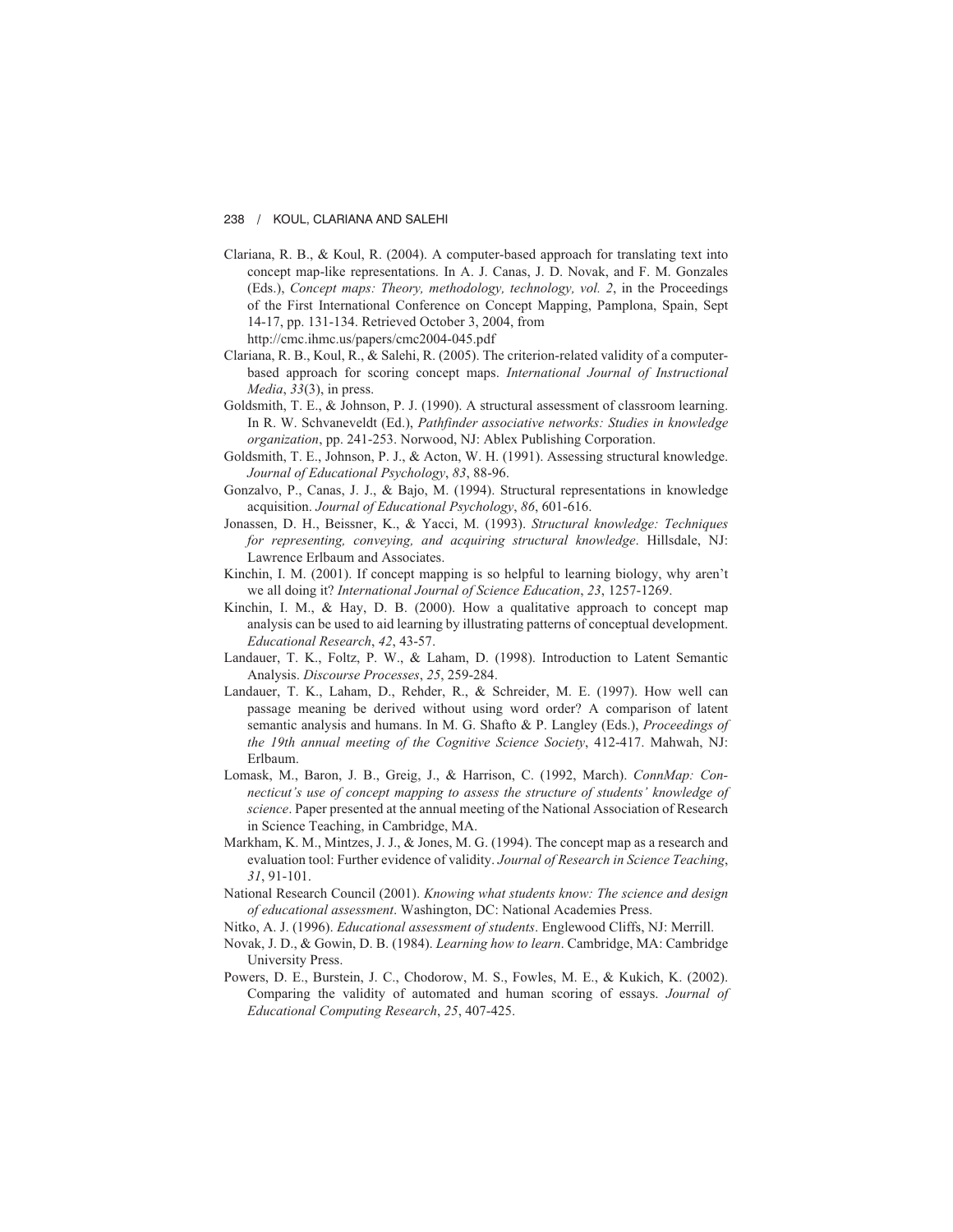Ruiz-Primo, M. A. (2000). On the use of concept maps as an assessment tool in science: What we have learned so far. *Revista Electronica de Investigacion Educative, 2* (1). Retrieved May 3, 2004, from

http://www.redie.ens.uabc.mx/vol2no1/contenido-ruizpri.html

- Ruiz-Primo, M. A., Schultz, S. E., Li, M., & Shavelson, R. J. (2000). Comparison of the reliability and validity of scores from two concept mapping techniques. *Journal of Research in Science Teaching*, *38*, 260-278.
- Ruiz-Primo, M. A., Shavelson, R. J., Li, M., & Schultz, S. E. (2001). On the validity of cognitive interpretations of scores from alternative concept-mapping techniques. *Educational Assessment*, *7*, 99-141.
- Safayeni, F., Derbentseva, N., & Cañas, A. J. (2003). *Concept maps: A theoretical note on concepts and the need for cyclic concept maps*. Retrieved October 3, 2004 from http://cmap.ihmc.us/Publications/ResearchPapers/Cyclic Concept Maps.pdf
- Schvaneveldt, R. W. (1990). *Pathfinder associative networks: Studies in knowledge organization*. Norwood, NJ: Ablex Publishing Corporation.
- Shavelson, R. J., Lang, H., & Lewin, B. (1994). *On concept maps as potential "authentic" assessments in science* (CSE Tech. Rep. No. 388). Los Angeles, CA: University of California, Center for Research on Evaluation, Standards, and Student Testing (CREST).
- Stoddart, T., Abrams, R., Gasper, E., & Canaday, D. (2000). Concept maps as assessment in science inquiry learning—A report of methodology. *International Journal of Science Education*, *22*, 1221-1246.
- Taricani, E. M., & Clariana, R. B. (in press). A technique for automatically scoring open-ended concept maps. *Educational Technology Research and Development*, *53*(4), in press.
- Turns, J., Atman, C. J., & Adams, R. (2000). Concept maps for engineering education: A cognitively motivated tool supporting varied assessment functions. *IEEE Transactions on Education*, *43*, 164-173.

Direct reprint requests to:

Ravinder Koul Associate Professor of Education Penn State Great Valley 30 E. Swedesford Road Malvern, PA 19355 e-mail: rxk141@psu.edu